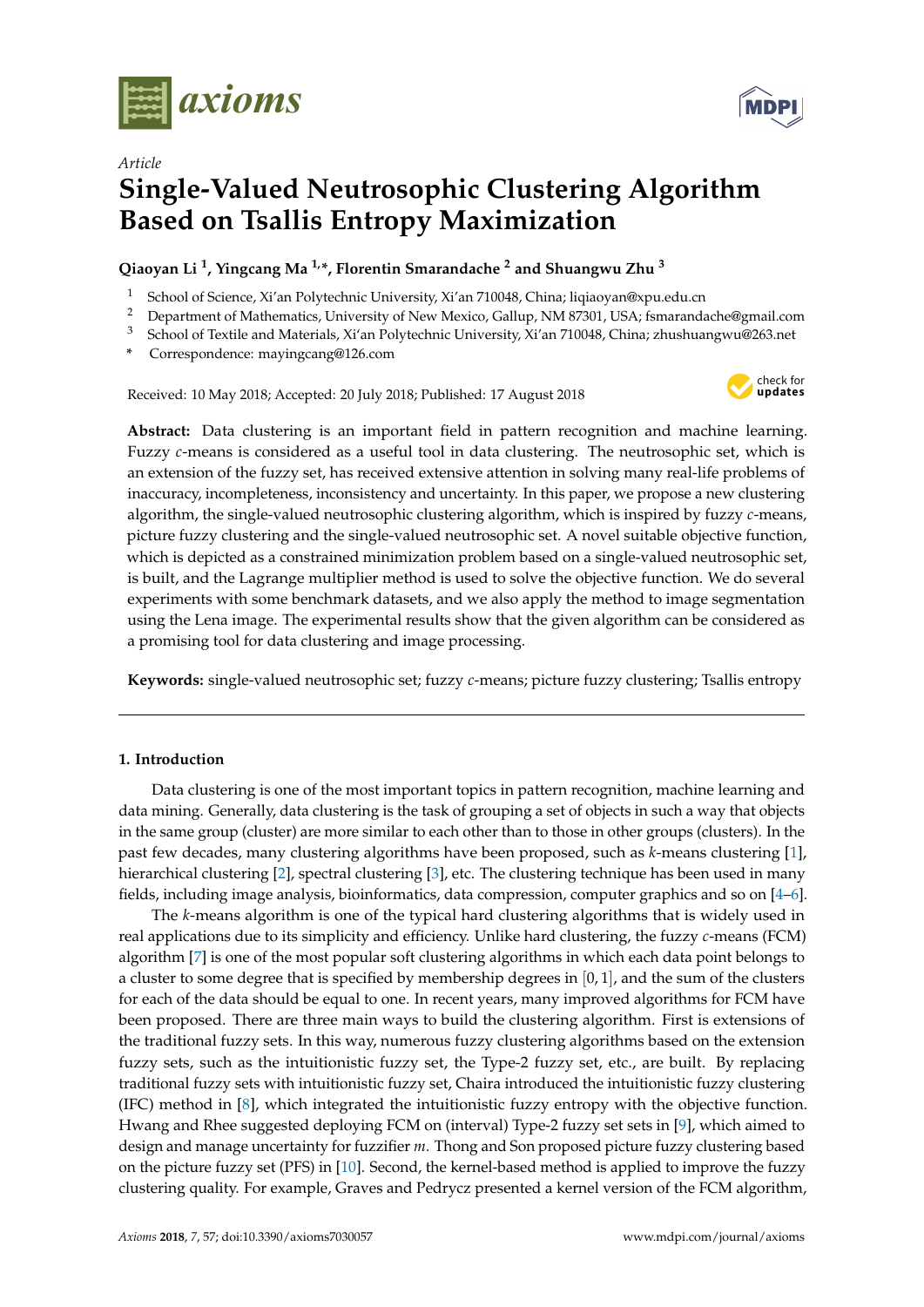namely KFCM in [\[11\]](#page-11-1). Ramathilagam et al. analyzed the Lung Cancer database by incorporating the hyper tangent kernel function [\[12\]](#page-11-2). Third, adding regularization terms to the objective function is used to improve the clustering quality. For example, Yasuda proposed an approach to FCM based on entropy maximization in [\[13\]](#page-11-3). Of course, we can use these together to obtain better clustering quality.

The neutrosophic set was proposed by Smarandache [\[14\]](#page-11-4) in order to deal with real-world problems. Now, the neutrosophic set is gaining significant attention in solving many real-life problems that involve uncertainty, impreciseness, incompleteness, inconsistency and indeterminacy. A neutrosophic set has three membership functions, and each membership degree is a real standard or non-standard subset of the nonstandard unit interval  $]0^-, 1^+[=0^- \cup [0,1] \cup 1^+$ . Wang et al. [\[15\]](#page-11-5) introduced single-valued neutrosophic sets (SVNSs), which are an extension of intuitionistic fuzzy sets. Moreover, the three membership functions are independent, and their values belong to the unit interval [0, 1]. In recent years, the studies of SVNSs have been rapidly developing. For example, Majumdar and Samanta [\[16\]](#page-11-6) studied the similarity and entropy of SVNSs. Ye [\[17\]](#page-11-7) proposed correlation coefficients of SVNSs and applied them to single-valued neutrosophic decision-making problems, etc. Zhang et al. in [\[18\]](#page-11-8) proposed a new definition of the inclusion relation of neutrosophic sets (which is also called the Type-3 inclusion relation), and a new method of ranking neutrosophic sets was given. Zhang et al. in [\[19\]](#page-11-9) studied neutrosophic duplet sets, neutrosophic duplet semi-groups and cancelable neutrosophic triplet groups.

The clustering methods by the neutrosophic set have been studied deeply. In [\[20\]](#page-11-10), Ye proposed a single-valued neutrosophic minimum spanning tree (SVNMST) clustering algorithm, and he also introduced single-valued neutrosophic clustering methods based on similarity measures between SVNSs [\[21\]](#page-11-11). Guo and Sengur introduced the neutrosophic *c*-means clustering algorithm [\[22\]](#page-11-12), which was inspired by FCM and the neutrosophic set framework. Thong and Son did significant work on clustering based on PFS. In [\[10\]](#page-11-0), a picture fuzzy clustering algorithm, called FC-PFS, was proposed. In order to determine the number of clusters, they built an automatically determined most suitable number of clusters based on particle swarm optimization and picture composite cardinality for a dataset [\[23\]](#page-11-13). They also extended the picture fuzzy clustering algorithm for complex data [\[24\]](#page-11-14). Unlike the method in [\[10\]](#page-11-0), Son presented a novel distributed picture fuzzy clustering method on the picture fuzzy set [\[25\]](#page-11-15). We can note that the basic ideas of the fuzzy set, the intuitionistic fuzzy set and the SVNS are consistent in the data clustering, but there are differences in the representation of the objects, so that the clustering objective functions are different. Thus, the more adequate description can be better used for clustering. Inspired by FCM, FC-PFS, SVNS and the maximization entropy method, we propose a new clustering algorithm, the single-valued neutrosophic clustering algorithm based on Tsallis entropy maximization (SVNCA-TEM), in this paper, and the experimental results show that the proposed algorithm can be considered as a promising tool for data clustering and image processing.

The rest of paper is organized as follows. Section [2](#page-1-0) shows the related work on FCM, IFC and FC-PFS. Section [3](#page-3-0) introduces the proposed method, using the Lagrange multiplier method to solve the objective function. In Section [4,](#page-6-0) the experiments on some benchmark UCI datasets indicate that the proposed algorithm can be considered as a useful tool for data clustering and image processing. The last section draws the conclusions.

#### <span id="page-1-0"></span>**2. Related Works**

In general, suppose dataset  $D = \{X_1, X_2, \dots, X_n\}$  includes *n* data points, each of the data  $X_i = \{x_{i1}; x_{i2}; \cdots; x_{id}\} \in R^d$  is a *d*-dim feature vector. The aim of clustering is to get *k* disjoint clusters  ${C_j | i, j = 1, 2, \cdots, k}$ , satisfying  $C_{j'} \cap_{j' \neq j} C_j = \emptyset$  and  $D = \bigcup_{j=1}^k C_j$ . In the following, we will briefly introduce three fuzzy clustering methods, which are FCM, IFC and FC-PFS.

#### *2.1. Fuzzy c-Means*

The FCM was proposed in 1984 [\[7\]](#page-10-5). FCM is a data clustering technique wherein each data point belongs to a cluster to some degree that is specified by a membership grade. A data point *X<sup>i</sup>* of cluster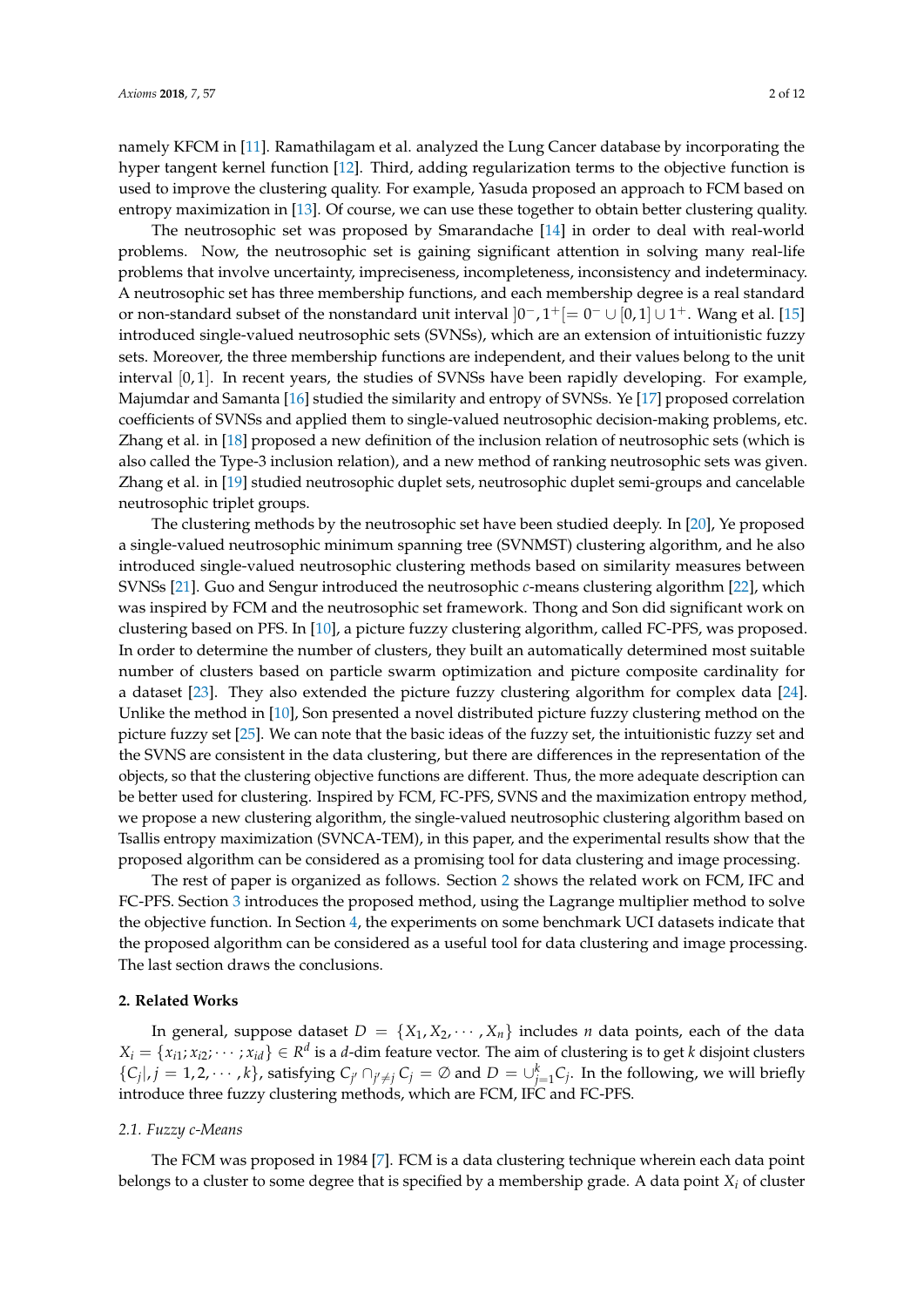$C_j$  is denoted by the term  $\mu_{ij}$ , which shows the fuzzy membership degree of the *i*-th data point in the *j*-th cluster. We use  $V = \{V_1, V_2, \cdots, V_k\}$  to describe the cluster centroids of the clusters, and  $V_j \in R^d$ is the cluster centroid of *C<sup>j</sup>* . The FCM is based on the minimization of the following objective function:

<span id="page-2-0"></span>
$$
J = \sum_{i=1}^{n} \sum_{j=1}^{k} u_{ij}^{m} ||x_i - V_j||^2,
$$
\n(1)

where *m* represents the fuzzy parameter and  $m \geq 1$ . The constraints for [\(1\)](#page-2-0) are,

<span id="page-2-1"></span>
$$
\sum_{l=1}^{k} \mu_{il} = 1, \ \mu_{ij} \in [0,1], \ \ i = 1,2,\cdots,n, \ \ j = 1,2,\cdots,k. \tag{2}
$$

Using the Lagrangian method, the iteration scheme to calculate cluster centroids *V<sup>j</sup>* and the fuzzy membership degrees  $\mu_{ij}$  of the objective function [\(1\)](#page-2-0) is as follows:

$$
V_j = \frac{\sum_{i=1}^n \mu_{ij}^m X_i}{\sum_{i=1}^n \mu_{ij}^m}, \ j = 1, 2, \cdots, k. \tag{3}
$$

$$
\mu_{ij} = \left(\sum_{l=1}^k \left(\frac{\|X_i - V_j\|}{\|X_i - V_l\|}\right)^{\frac{2}{m-1}}\right)^{-1}, \ i = 1, 2, \cdots, n. \ j = 1, 2, \cdots, k. \tag{4}
$$

The iteration will not stop until it reaches the maximum iterations or  $|J^{(t)} - J^{(t-1)}| < \epsilon$ , where  $J^{(t)}$ and *J* (*t*−1) are the objection function value at (*t*)-th and (*t* − 1)-th iterations, and *e* is a termination criterion between zero and 0.1. This procedure converges to a local minimum or a saddle point of *J*. Finally, each data point is assigned to a different cluster according to the fuzzy membership value, that is  $X_i$  belongs to  $C_l$  if  $\mu_{il} = \max(\mu_{i1}, \mu_{i2}, \cdots, \mu_{ik}).$ 

#### *2.2. Intuitionistic Fuzzy Clustering*

The intuitionistic fuzzy set is an extension of fuzzy sets. Chaira proposed intuitionistic fuzzy clustering (IFC) [\[8\]](#page-10-6), which integrates the intuitionistic fuzzy entropy with the objective function of FCM. The objective function of IFS is:

$$
J = \sum_{i=1}^{n} \sum_{j=1}^{k} \mu_{ij}^{m} \|X_i - V_j\|^2 + \sum_{j=1}^{k} \pi_j^* e^{1 - \pi_j^*},
$$
\n<sup>(5)</sup>

where  $\pi_j^* = \frac{1}{n} \sum_{i=1}^n \pi_{ij}$ , and  $\pi_{ij}$  is the hesitation degree of  $X_i$  for  $C_j$ . The constraints of IFC are similar to [\(2\)](#page-2-1). Hesitation degree  $\pi_{ik}$  is initially calculated using the following form:

$$
\pi_{ij} = 1 - \mu_{ij} - (1 - u_{ij}^{\alpha})^{1/\alpha}, \text{ where } \alpha \in [0, 1],
$$
 (6)

and the intuitionistic fuzzy membership values are obtained as follows:

$$
\mu_{ij}^* = \mu_{ij} + \pi_{ij},\tag{7}
$$

where *µ* ∗ *ij*(*µij*) denotes the intuitionistic (conventional) fuzzy membership of the *i*-th data in the *j*-th class. The modified cluster centroid is:

$$
V_j = \frac{\sum_{i=1}^n \mu_{ij}^{*m} X_i}{\sum_{i=1}^n \mu_{ij}^{*m}}, \ \ j = 1, 2, \cdots, k. \tag{8}
$$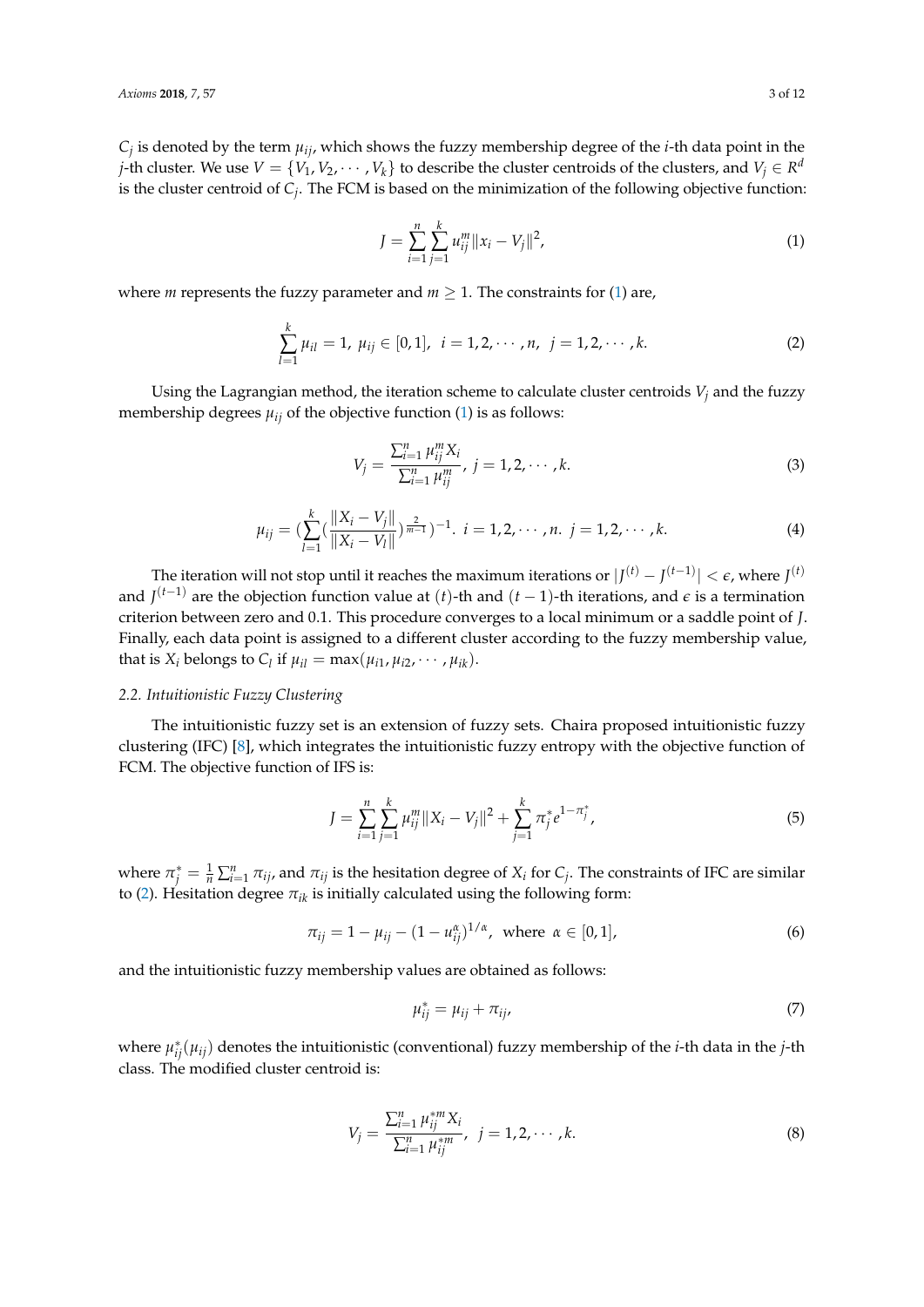The iteration will not stop until it reaches the maximum iterations or the difference between  $\mu^{*(t)}_{ii}$ *ij* and  $\mu_{ij}^{*(t-1)}$  is not larger than a pre-defined threshold  $\varepsilon$ , that is max $_{i,j}|\mu_{ij}^{*(t)}-\mu_{ij}^{*(t-1)}|<\varepsilon$ .

# *2.3. Picture Fuzzy Clustering*

In [\[26\]](#page-11-16), Cuong introduced the picture fuzzy set (which is also called the standard neutrosophic set [\[27\]](#page-11-17)), which is defined on a non-empty set *S*,  $\dot{A} = \{\langle x, \mu_{\dot{A}}(x), \eta_{\dot{A}}(x), \gamma_{\dot{A}}(x)\rangle | x \in S\}$ , where  $\mu_{\dot{A}}(x)$ is the positive degree of each element  $x \in X$ ,  $\eta_{\hat{A}}(x)$  is the neutral degree and  $\gamma_{\hat{A}}(x)$  is the negative degree satisfying the constraints,

$$
\begin{cases}\n\mu_{\dot{A}(x)}, \eta_{\dot{A}(x)}, \gamma_{\dot{A}(x)} \in [0, 1], & \forall x \in S. \\
\mu_{\dot{A}(x)} + \eta_{\dot{A}(x)} + \gamma_{\dot{A}(x)} \le 1, & \forall x \in S.\n\end{cases}\n\tag{9}
$$

The refusal degree of an element is calculated as:

$$
\xi_{\dot{A}}(x) = 1 - (\mu_{\dot{A}}(x) + \eta_{\dot{A}}(x) + \gamma_{\dot{A}}(x)), \forall x \in S.
$$
 (10)

In [\[10\]](#page-11-0), Thong and Son proposed picture fuzzy clustering (FC-PFS), which is related to neutrosophic clustering. The objective function is:

<span id="page-3-1"></span>
$$
J = \sum_{i=1}^{n} \sum_{j=1}^{k} (\mu_{ij} (2 - \xi_{ij}))^{m} \|X_i - V_j\|^2 + \sum_{i=1}^{n} \sum_{j=1}^{k} \eta_{ij} (\log \eta_{ij} + \xi_{ij}).
$$
 (11)

where  $i = 1, \dots, n$ ,  $j = 1, \dots, k$ .  $\mu_{ij}$ ,  $\eta_{ij}$  and  $\xi_{ij}$  are the positive, neutral and refusal degrees, respectively, for which each data point *X<sup>i</sup>* belongs to cluster *C<sup>j</sup>* . Denote *µ*, *η* and *ξ* as the matrices whose elements are *µij*, *ηij* and *ξij*, respectively. The constraints for FC-PFS are defined as follows:

<span id="page-3-2"></span>
$$
\begin{cases}\n u_{ij}, \eta_{ij}, \xi_{ij} \in [0, 1], \\
 u_{ij} + \eta_{ij} + \xi_{ij} \le 1, \\
 \sum_{l=1}^{k} (u_{il}(2 - \xi_{il})) = 1, \\
 \sum_{l=1}^{k} (\eta_{il} + \xi_{il}/k) = 1.\n\end{cases}
$$
\n(12)

Using the Lagrangian multiplier method, the iteration scheme to calculate *µij*, *ηij*, *ξij* and *V<sup>j</sup>* for the model  $(11,12)$  $(11,12)$  is as the following equations:

$$
\xi_{ij} = 1 - (\mu_{ij} + \eta_{ij}) - (1 - (\mu_{ij} + \eta_{ij})^{\alpha})^{1/\alpha}, \text{ where } \alpha \in [0, 1], (i = 1, \cdots, n, j = 1, \cdots, k), \quad (13)
$$

$$
\mu_{ij} = \frac{1}{\sum_{l=1}^k (2-\xi_{ij}) (\frac{\|X_i-V_j\|}{\|X_i-V_l\|})^{\frac{2}{m-1}}}, (i=1,\cdots,n, j=1,\cdots,k),
$$
\n(14)

$$
\eta_{ij} = \frac{e^{-\xi_{ij}}}{\sum_{l=1}^k e^{-\xi_{il}}} (1 - \frac{1}{k} \sum_{l=1}^k \xi_{il}), \ (i = 1, \cdots, n, j = 1, \cdots, k), \tag{15}
$$

$$
V_j = \frac{\sum_{i=1}^n (\mu_{ij}(2 - \xi_{ij}))^m X_i}{\sum_{i=1}^n (\mu_{ij}(2 - \xi_{ij}))^m}, (j = 1, \cdots, k).
$$
 (16)

The iteration will not stop until it reaches the maximum iterations or  $\|\mu^{(t)}-\mu^{(t-1)}\|+\|\eta^{(t)} \|\eta^{(t-1)}\| + \|\xi^{(t)} - \xi^{(t-1)}\| < \epsilon.$ 

### <span id="page-3-0"></span>**3. The Proposed Model and Solutions**

<span id="page-3-3"></span>**Definition 1.** [\[15\]](#page-11-5) *Set U as a space of points (objects), with a generic element in U denoted by u. A SVNS A in U is characterized by three membership functions, a truth membership function TA, an indeterminacy*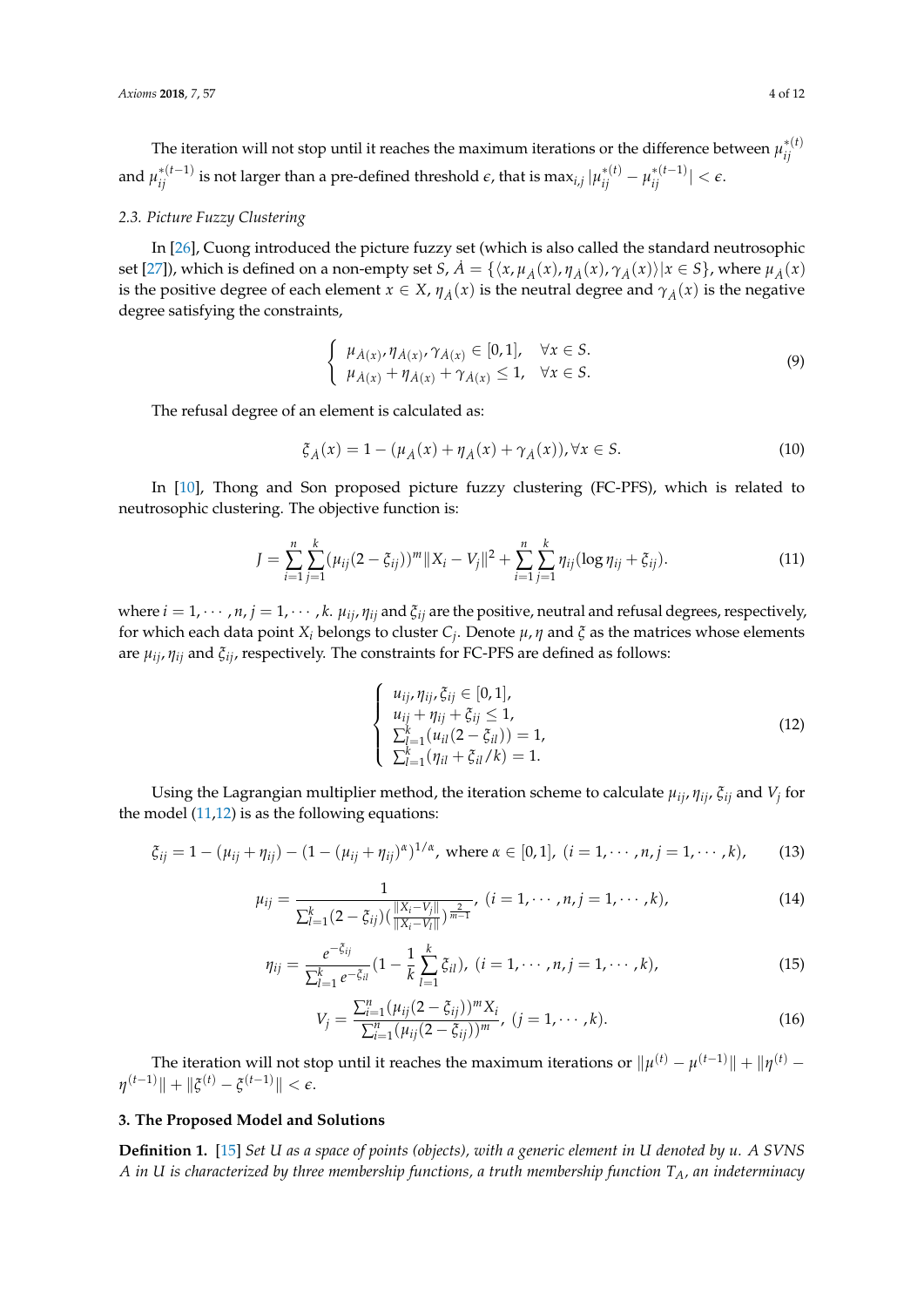membership function  $I_A$  and a falsity-membership function  $F_A$ , where  $\forall u \in U$ ,  $T_A(u)$ ,  $I_A(u)$ ,  $F_A(u) \in [0,1]$ . *That is,*  $T_A: U \to [0,1], I_A: U \to [0,1]$  and  $F_A: U \to [0,1]$ . There is no restriction on the sum of  $T_A(u)$ ,  $I_A(u)$  and  $F_A(u)$ ; thus,  $0 \le T_A(u) + I_A(u) + F_A(u) \le 3$ .

Moreover, the hesitate membership function is defined as  $H_A: U \to [0, 3]$  and  $\forall u \in U$ ,  $T_A(u)$  +  $I_A(u) + F_A(u) + H_A(u) = 3.$ 

Entropy is a key concept in the uncertainty field. It is a measure of the uncertainty of a system or a piece of information. It is an improvement of information entropy. The Tsallis entropy [\[28\]](#page-11-18), which is a generalization of the standard Boltzmann–Gibbs entropy, is defined as follows.

<span id="page-4-0"></span>**Definition 2.** [\[28\]](#page-11-18) Let  $X$  be a finite set and  $X$  be a a random variable taking values  $x \in X$ , with distribution  $p(x)$ . The Tsallis entropy is defined as  $S_m(X) = \frac{1}{m-1}(1 - \sum_{x \in \mathcal{X}} p(x)^m)$ , where  $m > 0$  and  $m \neq 1$ .

For FCM,  $\mu_{ij}$  denotes the fuzzy membership degree of  $X_i$  to  $C_j$ , and supports  $\sum_{j=1}^k \mu_{ij} = 1$ . From Definition [2,](#page-4-0) the Tsallis entropy of  $\mu$  can be described by  $S_m(\mu) = \sum_{i=1}^n \frac{1}{m-1} (1 - \sum_{j=1}^k \mu_{ij}^m)$ . *n* being a fixed number, Yasuda [\[13\]](#page-11-3) used the following formulary to describe the the Tsallis entropy of  $\mu$ :

$$
S_m(\mu) = -\frac{1}{m-1} \left( \sum_{i=1}^n \sum_{j=1}^k \mu_{ij}^m - 1 \right). \tag{17}
$$

The maximum entropy principle has been widely applied in many fields, such as spectral estimation, image restoration, error handling of measurement theory, and so on. In the following, the maximum entropy principle is applied to the single-valued neutrosophic set clustering. After the objection function of clustering is built, the maximum fuzzy entropy is used to regularize variables.

Suppose that there is a dataset *D* consisting of *n* data points in *d* dimensions. Let  $\mu_{ii}$ ,  $\gamma_{ii}$ ,  $\eta_{ii}$ and *ξij* be the truth membership degree, falsity-membership degree, indeterminacy membership degree and hesitate membership degree, respectively, that each data point *X<sup>i</sup>* belongs to cluster *Cj* . Denote *µ*, *γ*, *η* and *ξ* as the matrices, the elements of which are *µij*, *γij*, *ηij* and *ξij*, respectively, where  $\xi_{ij} = 3 - \mu_{ij} - \gamma_{ij} - \eta_{ij}$ . The single-valued neutrosophic clustering based on Tsallis entropy maximization (SVNC-TEM) is the minimization of the following objective function:

<span id="page-4-1"></span>
$$
J = \sum_{i=1}^{n} \sum_{j=1}^{k} (\mu_{ij} (4 - \xi_{ij} - \gamma_{ij}))^{m} \|X_i - V_j\|^2 + \frac{\rho}{m-1} (\sum_{i=1}^{n} \sum_{j=1}^{k} (u_{ij} (4 - \gamma_{ij} - \xi_{ij}))^{m} - 1) + \sum_{i=1}^{n} \sum_{j=1}^{k} \eta_{ij} (\log \eta_{ij} + \xi_{ij}/3), \qquad (18)
$$

The constraints are given as follows:

<span id="page-4-3"></span>
$$
\mu_{ij}, \gamma_{ij}, \eta_{ij} \in [0,1], \xi_{ij} \in [0,3], (i = 1,2,\cdots,n, j = 1,2,\cdots,k)
$$
\n(19)

<span id="page-4-4"></span>
$$
\sum_{l=1}^{k} (u_{il}(4 - \gamma_{il} - \xi_{il})) = 1, (i = 1, 2, \cdots, n),
$$
\n(20)

<span id="page-4-2"></span>
$$
\sum_{l=1}^{k} (\eta_{il} + \xi_{il}/(3*k)) = 1, (i = 1, 2, \cdots, n)
$$
\n(21)

The proposed model in Formulary [\(18\)](#page-4-1)–[\(21\)](#page-4-2) is applied to the maximum entropy principle of the SVNS. Now, let us summarize the major points of this model as follows.

• The first term of the objection function [\(18\)](#page-4-1) describes the weighted distance sum of each data point *X*<sup>*i*</sup> to the cluster center *V*<sup>*j*</sup>. *µ*<sub>*ij*</sub> being from the positive aspect and  $(4 - \xi_{ij} - \gamma_{ij})$  (four is selected in order to guarantee  $\mu_{ij} \in [0,1]$  in the iterative calculation) from the negative aspect, denoting the membership degree for  $X_i$  to  $V_j$ , we use  $\mu_{ij}(4-\xi_{ij}-\gamma_{ij})$  to represent the "integrated true" membership of the *i*-th data point in the *j*-th cluster. From the maximum entropy principle,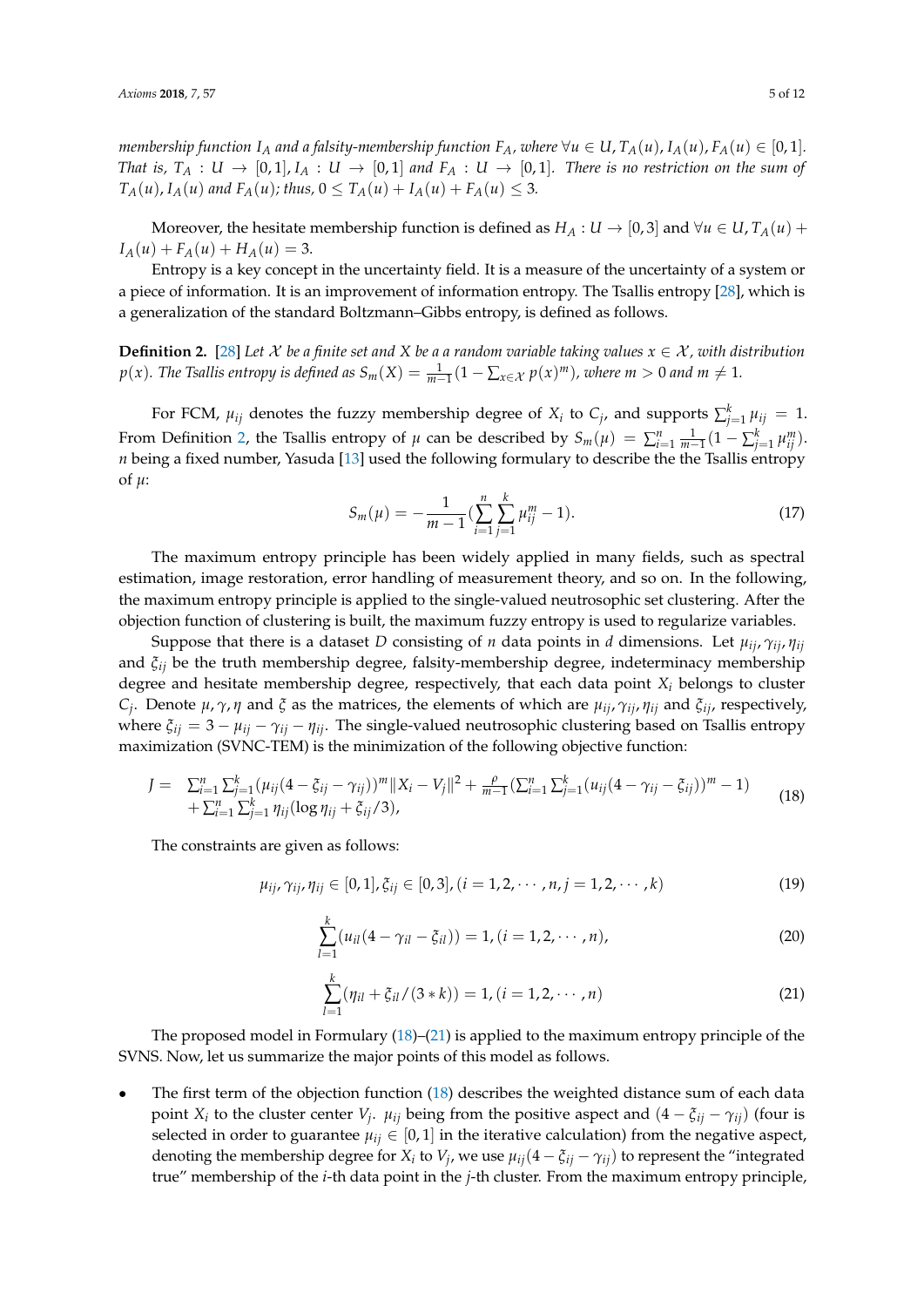the best to represent the current state of knowledge is the one with largest entropy, so the second term of the objection function [\(18\)](#page-4-1) describes the negative Tsallis entropy of  $\mu(4 - \gamma - \xi)$ , which means that the minimization of  $(18)$  is the maximum Tsallis entropy.  $\rho$  is the regularization parameter. If  $\gamma = \eta = \xi = 0$ , the proposed model returns the FCM model.

- Formulary [\(19\)](#page-4-3) guarantees the definition of the SVNS (Definition [1\)](#page-3-3).
- Formulary  $(20)$  implies that the "integrated true" membership of a data point  $X_i$  to the cluster center  $V_j$  satisfies the sum-row constraint of memberships. For convenience, we set  $T_{ij} = \mu_{ij}(4 - \xi_{ij} - \gamma_{ij})$ , and  $X_i$  belongs to class  $C_l$  if  $T_{il} = \max(T_{i1}, T_{i2}, \cdots, T_{ik})$ .
- Equation [\(21\)](#page-4-2) guarantees the working of the SVNS since at least one of two uncertain factors, namely indeterminacy membership degree and hesitate membership degree, always exists in the model.

<span id="page-5-3"></span>**Theorem 1.** *The optimal solutions of the systems* [\(18](#page-4-1)[–21\)](#page-4-2) *are:*

<span id="page-5-4"></span>
$$
V_j = \frac{\sum_{i=1}^n (\mu_{ij} (4 - \gamma_{ij} - \xi_{ij}))^m X_i}{\sum_{i=1}^n (\mu_{ij} (4 - \gamma_{ij} - \xi_{ij}))^m},
$$
\n(22)

<span id="page-5-0"></span>
$$
\mu_{ij} = \frac{1}{\sum_{l=1}^{k} (4 - \gamma_{ij} - \xi_{ij}) \left( \frac{\|X_i - V_j\|^2 + \frac{\rho}{m-1}}{\|X_i - V_l\|^2 + \frac{\rho}{m-1}} \right)^{\frac{1}{m-1}}},\tag{23}
$$

<span id="page-5-1"></span>
$$
\gamma_{ij} = 4 - \xi_{ij} - \frac{1}{u_{ij} \sum_{l=1}^{k} \left( \frac{\|X_i - V_j\|^2 + \frac{\rho}{m-1}}{\|X_i - V_l\|^2 + \frac{\rho}{m-1}} \right)^{\frac{1}{m-1}}},\tag{24}
$$

<span id="page-5-5"></span>
$$
\eta_{ij} = (1 - \frac{1}{3k} \sum_{l=1}^{k} \xi_{il}) \frac{e^{-\xi_{ij}}}{\sum_{l=1}^{k} e^{-\xi_{il}}},
$$
\n(25)

<span id="page-5-2"></span>
$$
\xi_{ij} = 3 - \mu_{ij} - \gamma_{ij} - \eta_{ij}.\tag{26}
$$

**Proof.** The Lagrangian multiplier of the optimization model [\(18](#page-4-1)[–21\)](#page-4-2) is:

$$
J = \sum_{i=1}^{n} \sum_{j=1}^{k} (u_{ij}(4 - \gamma_{ij} - \xi_{ij}))^{m} ||X_i - V_j||^2 + \frac{\rho}{m-1} (\sum_{i=1}^{n} \sum_{j=1}^{k} (u_{ij}(4 - \gamma_{ij} - \xi_{ij}))^{m} - 1) + \sum_{i=1}^{n} \sum_{j=1}^{k} \eta_{ij} (\log \eta_{ij} + \xi_{ij}/3) + \sum_{i=1}^{n} \lambda_i (\sum_{j=1}^{C} \mu_{ij}(4 - \gamma_{ij} - \xi_{ij})^{m}) - 1) + \sum_{i=1}^{n} \chi_i (\sum_{j=1}^{k} (\eta_{ij} + \xi_{ij}/(3k)) - 1),
$$
\n(27)

where  $\lambda_i$  and  $\chi_i$  are Lagrangian multipliers.

In order to get  $V_j$ , taking the derivative of the objective function with respect to  $V_j$ , we have  $\frac{\partial J}{\partial V_j} =$  $\sum_{i=1}^{n} (\mu_{ij}(4-\gamma_{ij}-\xi_{ij}))^{m}(-2X_i+2V_j)$ . Since  $\frac{\partial J}{\partial V_j}=0$ , so  $\sum_{i=1}^{n} (\mu_{ij}(4-\eta_{ij}-\xi_{ij}))^{m}(-2X_i+2V_j)=0$  $\Leftrightarrow \sum_{i=1}^{n} (\mu_{ij}(4-\eta_{ij}-\xi_{ij}))^{m} X_i = \sum_{i=1}^{n} (\mu_{ij}(4-\eta_{ij}-\xi_{ij}))^{m} V_j \Leftrightarrow V_j = \frac{\sum_{i=1}^{n} (\mu_{ij}(4-\eta_{ij}-\xi_{ij}))^{m} X_i}{\sum_{i=1}^{N} (\mu_{ii}(4-\eta_{ii}-\xi_{ii}))^{m}}$  $\sum_{i=1}^{N} (\mu_{ij}(4-\eta_{ij}-\xi_{ij}))^m$ . Similarly,  $\frac{\partial J}{\partial \mu_{ij}} = m \mu_{ij}^{m-1} (4 - \xi_{ij} - \eta_{ij})^m \|X_i - V_j\|^2 + \frac{\rho m}{m-1} \mu_{ij}^{m-1} (4 - \xi_{ij} - \eta_{ij})^m) + \lambda_i (4 - \xi_{ij} - \eta_{ij}) =$  $0 \Leftrightarrow \mu_{ij}^{m-1}(4-\gamma_{ij}-\xi_{ij})^{m-1}(m||X_i-V_j||^2+\frac{\rho m}{m-1})+\lambda_i=0 \Leftrightarrow \mu_{ij}=\frac{1}{4-\gamma_{ij}-\xi_{ij}}(\frac{\lambda_i}{m||X_k-V_i|})$  $\frac{\lambda_i}{m\|X_k-V_j\|^2+\frac{\rho m}{m-1}}$ )  $\frac{1}{m-1}$ . From [\(20\)](#page-4-4), we can get  $\sum_{l=1}^k(\frac{\lambda_l}{m||X_i-V_l|})$  $\frac{\lambda_i}{m||X_i-V_l||^2 + \frac{m\rho}{m-1}}$ )  $\frac{1}{m-1} = 1$ , that is  $\lambda_i = (\frac{1}{\sum_{l=1}^k \frac{1}{\sum_{l=1}^k \frac{m_l}{n-1}}}$  $(m||X_i-V_l||^2+\frac{m\rho}{m-1})\frac{1}{m-1}$ ) *m*−1 , so

$$
\mu_{ij} = \frac{1}{\sum_{l=1}^{k} (4 - \xi_{ij} - \eta_{ij}) (\frac{\|X_i - V_j\|^2 + \frac{\rho}{m-1}}{\|X_i - V_l\|^2 + \frac{\rho}{m-1}})^{\frac{1}{m-1}}}; \text{ thus, (23) holds.}
$$
  
From (23), we can also get  $\mu_{ij} (4 - \gamma_{ij} - \xi_{ij}) = \frac{1}{\sum_{l=1}^{k} (\frac{\|X_i - V_j\|^2 + \frac{\rho}{m-1}}{\|X_i - V_l\|^2 + \frac{\rho}{m-1}})^{\frac{1}{m-1}}}, \text{ so } \gamma_{ij} = 4 - \xi_{ij} - \frac{1}{\sum_{l=1}^{k} (\frac{\|X_i - V_j\|^2 + \frac{\rho}{m-1}}{\|X_i - V_l\|^2 + \frac{\rho}{m-1}})^{\frac{1}{m-1}}}$ 

1  $u_{ij} \sum_{i=1}^{C} \left( \frac{\|X_i - V_j\|^2 + \frac{\rho}{m-1}}{\|X_i - V_j\|^2 + \frac{\rho}{n-1}} \right)$  $\frac{||X_i-V_j||^2 + \frac{P}{m-1}}{||X_i-V_k||^2 + \frac{P}{m-1}}$ ; thus, [\(24\)](#page-5-1) holds.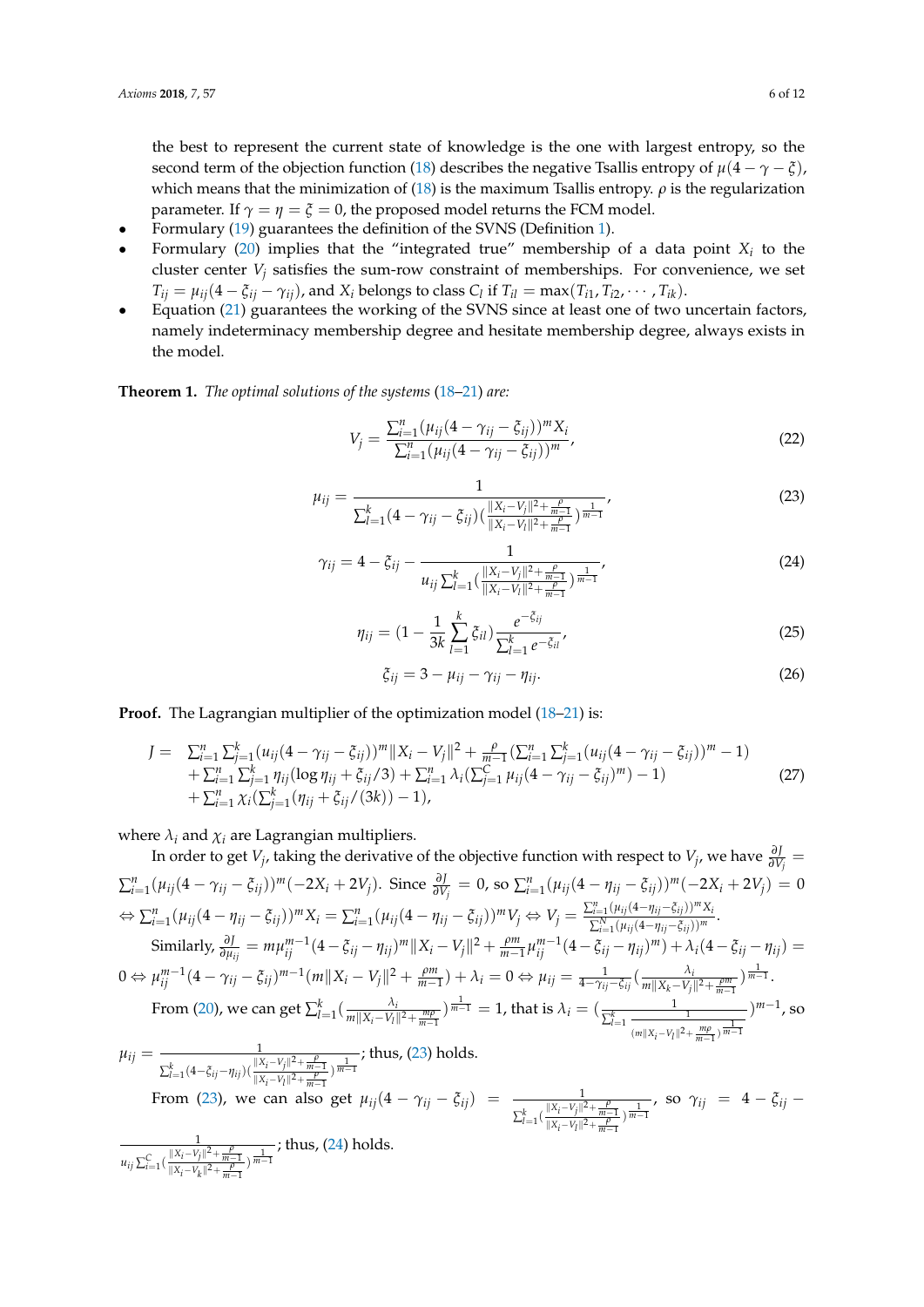$\delta$  Similarly,  $\frac{\partial L}{\partial \eta_{ij}} = \log \eta_{ij} + 1 - \chi_i + \xi_{ij} = 0 \Leftrightarrow \eta_{ij} = e(\chi_i - 1 - \xi_{ij})$ , From [\(21\)](#page-4-2), we have  $\sum_{l=1}^k e^{\chi_i - 1 - \xi_{il}} + \frac{1}{3k} \sum_{l=1}^k \xi_{il} = 1 \Leftrightarrow e^{\chi_i - 1} \sum_{l=1}^k e^{-\xi_{il}} = 1 - \frac{1}{3k} \sum_{l=1}^k \xi_{il} \Leftrightarrow e^{\chi_i - 1} = \frac{1 - \frac{1}{3k} \sum_{l=1}^k \xi_{il}}{\sum_{j=1}^k e^{-\xi_{il}}}$  $\frac{3k}{\sum_{l=1}^{k}e^{-\xi_{il}}}$ . Therefore, *w*e have  $η_{ij} = (1 - \frac{1}{3k} \sum_{l=1}^{k} \xi_{il}) \frac{e^{-\xi_{ij}}}{\sum_{l=1}^{k} e^{-\xi_{il}}}$  $\frac{e^{-t}}{\sum_{l=1}^k e^{-\xi_{il}}}$ . Finally, from Definition [1,](#page-3-3) we can get  $\xi_{ij} = 3 - \mu_{ij} - \gamma_{ij} - \eta_{ij}$ . Thus, [\(26\)](#page-5-2) holds.

Theorem [1](#page-5-3) guarantees the convergence of the proposed method. The detailed descriptions of SVNC-TEM algorithm are presented in the following Algorithm 1:

# **Algorithm 1: SVNC-TEM**

Input: Dataset  $D = \{X_1, X_2, \cdots, X_n\}$  (*n* elements, *d* dimensions), number of clusters *k*, maximal number of iterations (Max-Iter), parameters: *m*, *e*, *ρ* Output: Cluster result 1:  $t = 0$ ; 2: Initialize *µ*, *γ*, *ξ*, satisfies Constraints [\(19\)](#page-4-3) and [\(20\)](#page-4-4); 3: Repeat 4:  $t = t + 1;$ 5: Update  $V_i^{(t)}$ ,  $(j = 1, 2, \cdots, k)$  using Equation [\(22\)](#page-5-4); *j* 6: Update  $\mu_{ij}^{(t)}$ ,  $(i = 1, 2, \dots, n, j = 1, 2, \dots, k)$  using Equation [\(23\)](#page-5-0); 7: Update *γ* (*t*) *ij* ,(*i* = 1, 2, · · · , *n*, *j* = 1, 2, · · · , *k*) using Equation [\(24\)](#page-5-1); 8: Update  $η_{ij}^{(t)}$ , (*i* = 1, 2, · · · , *n*, *j* = 1, 2, · · · , *k*) using Equation [\(25\)](#page-5-5); 9: Update  $\xi_{ij}^{(t)}$ , (*i* = 1, 2, · · · , *n*, *j* = 1, 2, · · · , *k*) using Equation [\(26\)](#page-5-2); 10: Update  $T_{ij}^{(t)} = \mu_{ij}^{(t)} (4 - \gamma_{ij}^{(t)} - \xi_{ij}^{(t)})$ ,  $(i = 1, 2, \cdots, n, j = 1, 2, \cdots, k)$ ; 11: Update  $J<sup>(t)</sup>$  using Equation [\(18\)](#page-4-1); 12: Until  $|J^{(t)} - J^{(t-1)}| < \epsilon$  or Max-Iter is reached. 13: Assign  $X_i (i = 1, 2, \dots, n)$  to the *l*-th class if  $T_{il} = \max(T_{i1}, T_{i2}, \dots, T_{ik})$ .

Compared to FCM, the proposed algorithm needs additional time to calculate *µ*, *γ*, *η* and *ξ* in order to more precisely describe the object and get better performance. If the dimension of the given dataset is *d*, the number of objects is *n*, the number of clusters is *c* and the number of iterations is *t*, then the computational complexity of the proposed algorithm is *O*(*dnct*). We can see that the computational complexity is very high if *d* and *n* are large.

#### <span id="page-6-0"></span>**4. Experimental Results**

In this section, some experiments are intended to validate the effectiveness of the proposed algorithm SVNC-TEM for data clustering. Firstly, we used an artificial dataset to show that SVNC-TEM can cluster well. Secondly, the proposed clustering method was used in image segmentation using an example. Lastly, we selected five benchmark datasets, and SVNC-TEM was compared to four state-of-the-art clustering algorithms, which were: *k*-means, FCM, IFC and FS-PFS.

In the experiments*,* the parameter *m* was selected as two and  $\epsilon = 10^{-5}$ . The maximum iterations (Max-Iter)  $= 100$ . The selected datasets have class labels, so the number of cluster *k* was known in advance. All the codes in the experiments were implemented in MATLAB R2015b.

### *4.1. Artificial Data to Cluster by the SVNC-TEM Algorithm*

The activities of the SVNC-TEM algorithm are illustrated to cluster artificial data, which was two-dimensional data and had 100 data points, into four classes. We use an example to show the clustering process of the proposed algorithm. The distribution of data points is illustrated in Figure [1a](#page-7-0). Figure [1b](#page-7-0)–e shows the cluster results when the number of iterations was  $t = 1$ , 5, 10, 20, respectively. We can see that the clustering result was obtained when  $t = 20$ . Figure [1f](#page-7-0) shows the final results of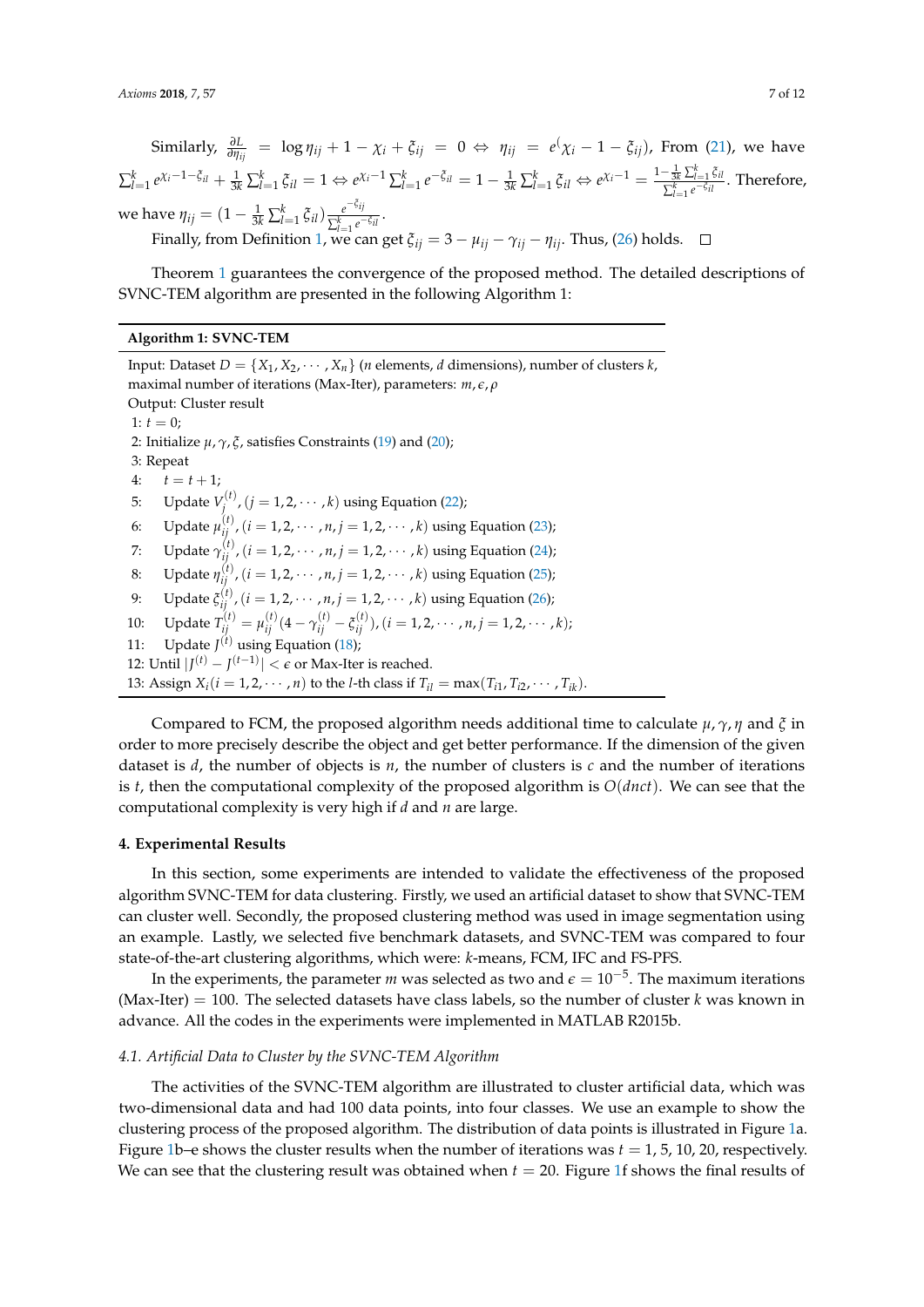the clustering; the number of iterations was 32. We can see that the proposed algorithm gave correct clustering results from Figure [1.](#page-7-0)

<span id="page-7-0"></span>

**Figure 1.** The demonstration figure of the clustering process for artificial data. (**a**) The original data. (**b**–**e**) The clustering figures when the number of iterations  $t = 1, 5, 10, 20$ , respectively. (**f**) The final clustering result.

## *4.2. Image Segmentation by the SVNC-TEM Algorithm*

In this subsection, we use the proposed algorithm for image segmentation. As a simple example, the Lena image was used to test the proposed algorithm for image segmentation. Through this example, we wish to show that the proposed algorithm can be applied to image segmentation. Figure [2a](#page-8-0) is the original Lena image. Figure [2b](#page-8-0) shows the segmentation images when the number of clusters was  $k = 2$ , and we can see that the quality of the image was greatly reduced. Figure [2c](#page-8-0)–f shows the segmentation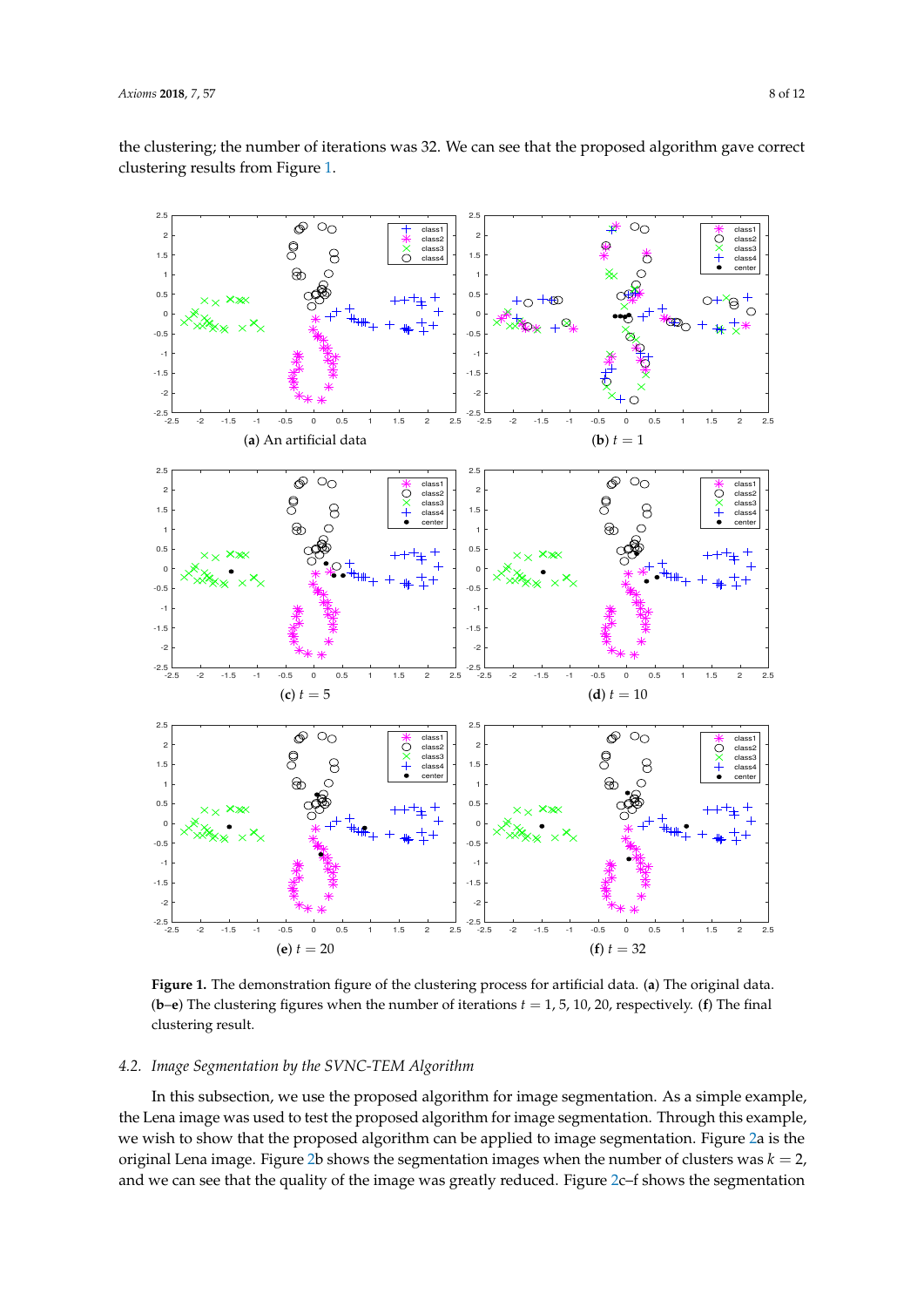images when the number of clusters was  $k = 5, 8, 11$  and 20, respectively. We can see that the quality of segmentation image was improved very much with the increase of the clustering number.

<span id="page-8-0"></span>

**Figure 2.** The image segmentation for the Lena image. (**a**) The original Lena image. (**b**–**f**) The clustering images when the number of clusters  $k = 2, 5, 8, 11$  and 20, respectively.

The above two examples demonstrate that the proposed algorithm can be effectively applied to clustering and image processing. Next, we will further compare the given algorithm to other state-of-art clustering algorithms on benchmark datasets.

## *4.3. Comparison Analysis Experiments*

In order to verify the clustering performance, in this subsection, we experiment with five benchmark datasets of the UCI Machine Learning Repository, which are IRIS, CMC, GLASS, BALANCE and BREAST. These datasets were used to test the performance of the clustering algorithm. Table [1](#page-8-1) shows the details of the characteristics of the datasets.

<span id="page-8-1"></span>

| <b>Dataset</b> |      |   | No. of Elements No. of Attributes No. of Classes Elements in Each Classes |
|----------------|------|---|---------------------------------------------------------------------------|
| <b>IRIS</b>    | 150  |   | [50, 50, 50]                                                              |
| CMC.           | 1473 |   | [629, 333, 511]                                                           |
| GLASS          | 214  | h | [29, 76, 70, 17, 13, 9]                                                   |
| <b>BALANCE</b> | 625  |   | [49, 288, 288]                                                            |
| <b>BREAST</b>  | 777  |   | [81, 196]                                                                 |

| Table 1. Description of the experimental datasets. |  |  |  |
|----------------------------------------------------|--|--|--|
|----------------------------------------------------|--|--|--|

In order to compare the performance of the clustering algorithms, three evaluation criteria were introduced as follows.

Given one data point  $X_i$ , denote  $p_i$  as the truth class and  $q_i$  as the predicted clustering class. The clustering accuracy (ACC) measure is evaluated as follows:

$$
ACC = \frac{\sum_{i=1}^{n} \delta(p_i, map(q_i))}{n},
$$
\n(28)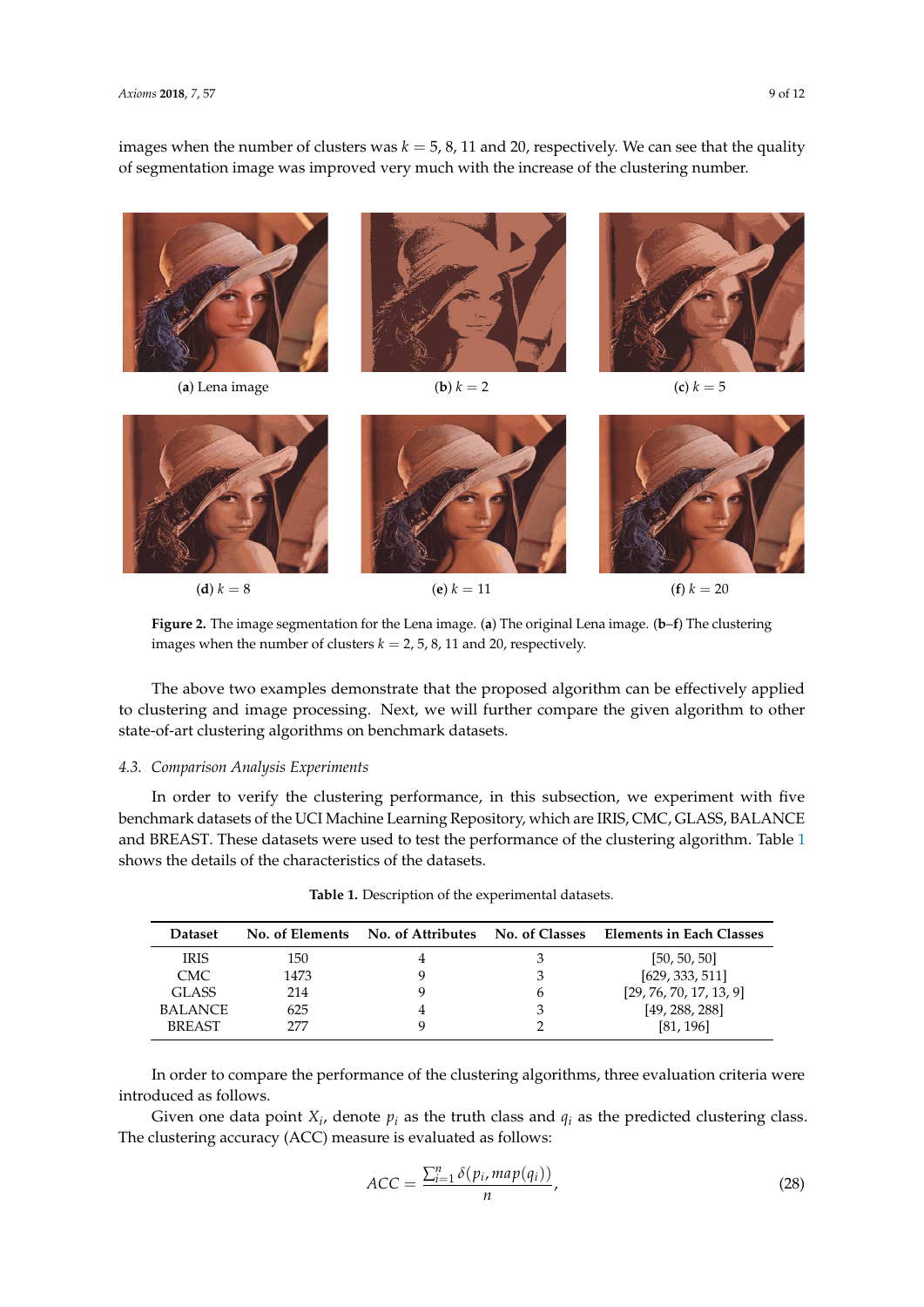where *n* is the total number of data points,  $\delta(x, y) = 1$  if  $x = y$ ; otherwise,  $\delta(x, y) = 0$ . *map*(•) is the best permutation mapping function that matches the obtained clustering label to the equivalent label of the dataset. One of the best mapping functions is the Kuhn–Munkres algorithm [\[29\]](#page-11-19). The higher the ACC was, the better the clustering performance was.

Given two random variables *X* and *Y*,  $MI(X;Y)$  is the mutual information of *X* and *Y*.  $H(X)$  and *H*(*Y*) are the entropies of *P* and *Q*, respectively. We use the normalized mutual information (NMI) as follows:

$$
NMI(X;Y) = \frac{MI(X;Y)}{\sqrt{H(X)H(Y)}}.\t(29)
$$

The clustering results  $\hat{C} = \{\hat{C}_j\}_{j=1}^{\hat{k}}$  and the ground truth classes  $C = \{C_j\}_{j=1}^k$  are regarded as two discrete random variables. Therefore, NMI is specified as follows:

$$
NMI(C; \hat{C}) = \frac{\sum_{i=1}^{\hat{k}} \sum_{j=1}^{k} |\hat{C}_{i} \cap C_{j}| \log \frac{n |\hat{C}_{i} \cap C_{j}|}{|\hat{C}_{i}| |C_{j}|}}{\sqrt{(\sum_{i=1}^{\hat{k}} |\hat{C}_{i} \log \frac{|\hat{C}_{i}|}{n}|)(\sum_{j=1}^{k} |C_{j}| \log \frac{|C_{j}|}{n})}}.
$$
\n(30)

The higher the NMI was, the better the clustering performance was.

The Rand index is defined as,

$$
RI = \frac{2(a+d)}{n(n-1)},
$$
\n(31)

where *a* is the number of pairs of data points belonging to the same class in *C* and to the same cluster in  $\hat{C}$ . *d* is the number of pairs of data points belonging to the different class and to the different cluster. *n* is the number of data points. The larger the Rand index is, the better the clustering performance is.

We did a series of experiments to indicate the performance of the proposed method for data clustering. In the experiments, we set the parameters of all approaches in the same way to make the experiments fair enough, that is for parameter *ρ*, we set  $ρ = \{0.01, 0.05, 0.07,$ 0.1, 0.15, 0.5, 1, 2, 5, 8, 9, 15, 20, 50}. For *α*, we set *α* = {0.1, 0.2, 0.3, 0.4, 0.5, 0.6, 0.7, 0.8, 0.9}. For each parameter, we ran the given method 50 times and selected the best mean value to report. Tables [2–](#page-9-0)[4](#page-10-8) show the results with the different evaluation measures. In these tables, we use bold font to indicate the best performance.

**Table 2.** The ACC for different algorithms on different datasets.

<span id="page-9-0"></span>

| <b>Dataset</b> | k-Means | <b>FCM</b> | IFC.   | <b>FC-PFS</b> | <b>SVNC-TEM</b> |
|----------------|---------|------------|--------|---------------|-----------------|
| <b>IRIS</b>    | 0.8803  | 0.8933     | 0.9000 | 0.8933        | 0.9000          |
| CMC.           | 0.3965  | 0.3917     | 0.3958 | 0.3917        | 0.3985          |
| GLASS          | 0.3219  | 0.2570     | 0.3636 | 0.2935        | 0.3681          |
| <b>BALANCE</b> | 0.5300  | 0.5260     | 0.5413 | 0.5206        | 0.5149          |
| <b>BREAST</b>  | 0.6676  | 0.5765     | 0.6595 | 0.6585        | 0.6686          |

Bold format: the best performance.

**Table 3.** The NMI for different algorithms on different datasets.

| <b>Dataset</b> | k-Means | <b>FCM</b> | IFC.   | <b>FC-PFS</b> | <b>SVNC-TEM</b> |
|----------------|---------|------------|--------|---------------|-----------------|
| <b>IRIS</b>    | 0.7514  | 0.7496     | 0.7102 | 0.7501        | 0.7578          |
| CMC.           | 0.0320  | 0.0330     | 0.0322 | 0.0334        | 0.0266          |
| <b>GLASS</b>   | 0.0488  | 0.0387     | 0.0673 | 0.0419        | 0.0682          |
| <b>BALANCE</b> | 0.1356  | 0.1336     | 0.1232 | 0.1213        | 0.1437          |
| <b>BREAST</b>  | 0.0623  | 0.0309     | 0.0285 | 0.0610        | 0.0797          |

Bold format: the best performance.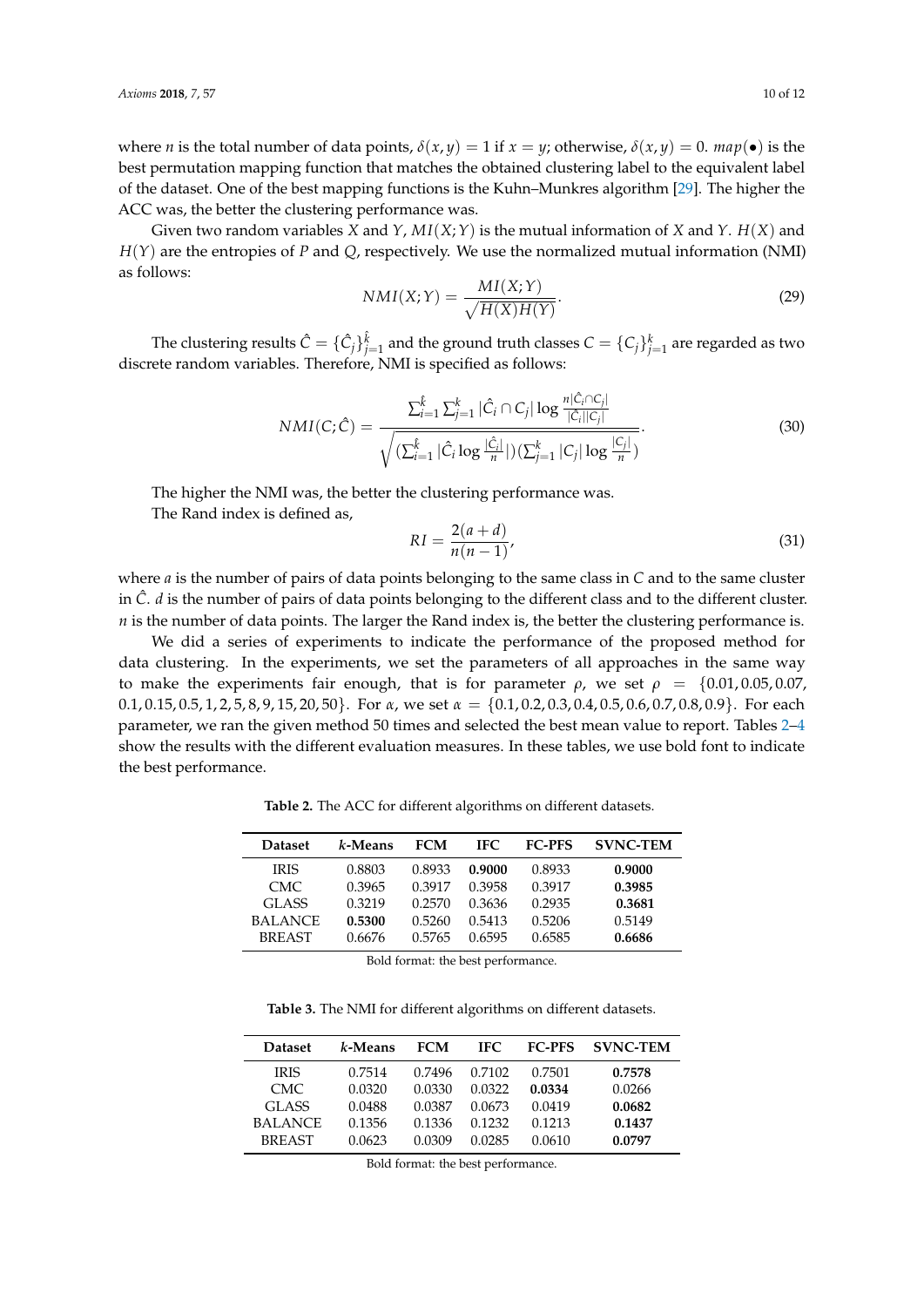We analyze the results from the dataset firstly. For IRIS dataset, the proposed method obtained the best performance for ACC, NMI and RI. For the CMC dataset, the proposed method had the best performance for ACC and RI. For the GLASS and BREAST datasets, the proposed method obtained the best performance for ACC and NMI. For the BALANCE dataset, the proposed method had the best performance for NMI and RI. On the other hand, from the three evaluation criteria, for ACC and NMI, the proposed method beat the other methods for four datasets. For RI, SVNC-TEM beat the other methods for three datasets. From the experimental results, we can see that the proposed method had better clustering performance than the other algorithms.

<span id="page-10-8"></span>

| <b>Dataset</b> | k-Means | <b>FCM</b> | IFC.   | <b>FC-PFS</b> | <b>SVNC-TEM</b> |
|----------------|---------|------------|--------|---------------|-----------------|
| <b>IRIS</b>    | 0.8733  | 0.8797     | 0.8827 | 0.8797        | 0.8859          |
| CMC.           | 0.5576  | 0.5582     | 0.5589 | 0.5582        | 0.5605          |
| GLASS          | 0.5373  | 0.6294     | 0.4617 | 0.5874        | 0.4590          |
| <b>BALANCE</b> | 0.5940  | 0.5928     | 0.5899 | 0.5904        | 0.5999          |
| <b>BREAST</b>  | 0.5708  | 0.5159     | 0.5732 | 0.5656        | 0.5567          |

**Table 4.** The RI for different algorithms on different datasets.

Bold format: the best performance.

# **5. Conclusions**

In the paper, we consider the truth membership degree, the falsity-membership degree, the indeterminacy membership degree and hesitate membership degree in a comprehensive way for data clustering by the single-valued neutrosophic set. We propose a novel data clustering algorithm, SVNC-TEM, and the experimental results showed that the proposed algorithm can be considered as a promising tool for data clustering and image processing. The proposed algorithm had better clustering performance than the other algorithms such as *k*-means, FCM, IFC and FC-PFS. Next, we will consider the proposed method to deal with outliers. Moreover, we will consider the clustering algorithm combined with spectral clustering and other clustering methods.

**Author Contributions:** All authors have contributed equally to this paper.

**Funding:** This research was funded by National Natural Science Foundation of China (Grant No. 11501435), Instructional Science and Technology Plan Projects of China National Textile and Apparel Council (2016073).

**Conflicts of Interest:** The authors declare no conflicts of interest.

## **References**

- <span id="page-10-0"></span>1. MacQueen, J.B. Some methods for classification and analysis of multivariate observations. In *Proceedings of the 5th Berkeley Symposium on Mathematical Statistics and Probability*; University of California Press: Berkeley, CA, USA, 1967; pp. 281–297.
- <span id="page-10-1"></span>2. Johnson, S.C. Hierarchical clustering schemes. *Psychometrika* **1967**, *2*, 241–254. [\[CrossRef\]](http://dx.doi.org/10.1007/BF02289588)
- <span id="page-10-2"></span>3. Ng, A.Y.; Jordan, M.I.; Weiss, Y. On spectral clustering: Analysis and an algorithm. *Adv. Neural Inf. Process. Syst.* **2002**, *14*, 849–856.
- <span id="page-10-3"></span>4. Andenberg, M.R. *Cluster Analysis for Applications*; Academic Press: New York, NY, USA, 1973.
- 5. Ménard, M.; Demko, C.; Loonis, P. The fuzzy  $c + 2$  means: Solving the ambiguity rejection in clustering. *Pattern Recognit.* **2000**, *33*, 1219–1237.
- <span id="page-10-4"></span>6. Aggarwal, C.C.; Reddy, C.K. *Data Clustering: Algorithms and Applications*; CRC Press: Boca Raton, FL, USA, 2013.
- <span id="page-10-5"></span>7. Bezdek, J.C.; Ehrlich, R.; Full, W. FCM: The fuzzy *c*-means clustering algorithm. *Comput. Geosci.* **1984**, *10*, 191–203. [\[CrossRef\]](http://dx.doi.org/10.1016/0098-3004(84)90020-7)
- <span id="page-10-6"></span>8. Chaira, T. A novel intuitionistic fuzzy C means clustering algorithm and its application to medical images. *Appl. Soft Comput.* **2011**, *11*, 1711–1717. [\[CrossRef\]](http://dx.doi.org/10.1016/j.asoc.2010.05.005)
- <span id="page-10-7"></span>9. Hwang C,; Rhee F.C.H. Uncertain fuzzy clustering: interval type-2 fuzzy approach to c-means. *IEEE Trans. Fuzzy Syst.* **2007**, *15*, 107-120. [\[CrossRef\]](http://dx.doi.org/10.1109/TFUZZ.2006.889763)